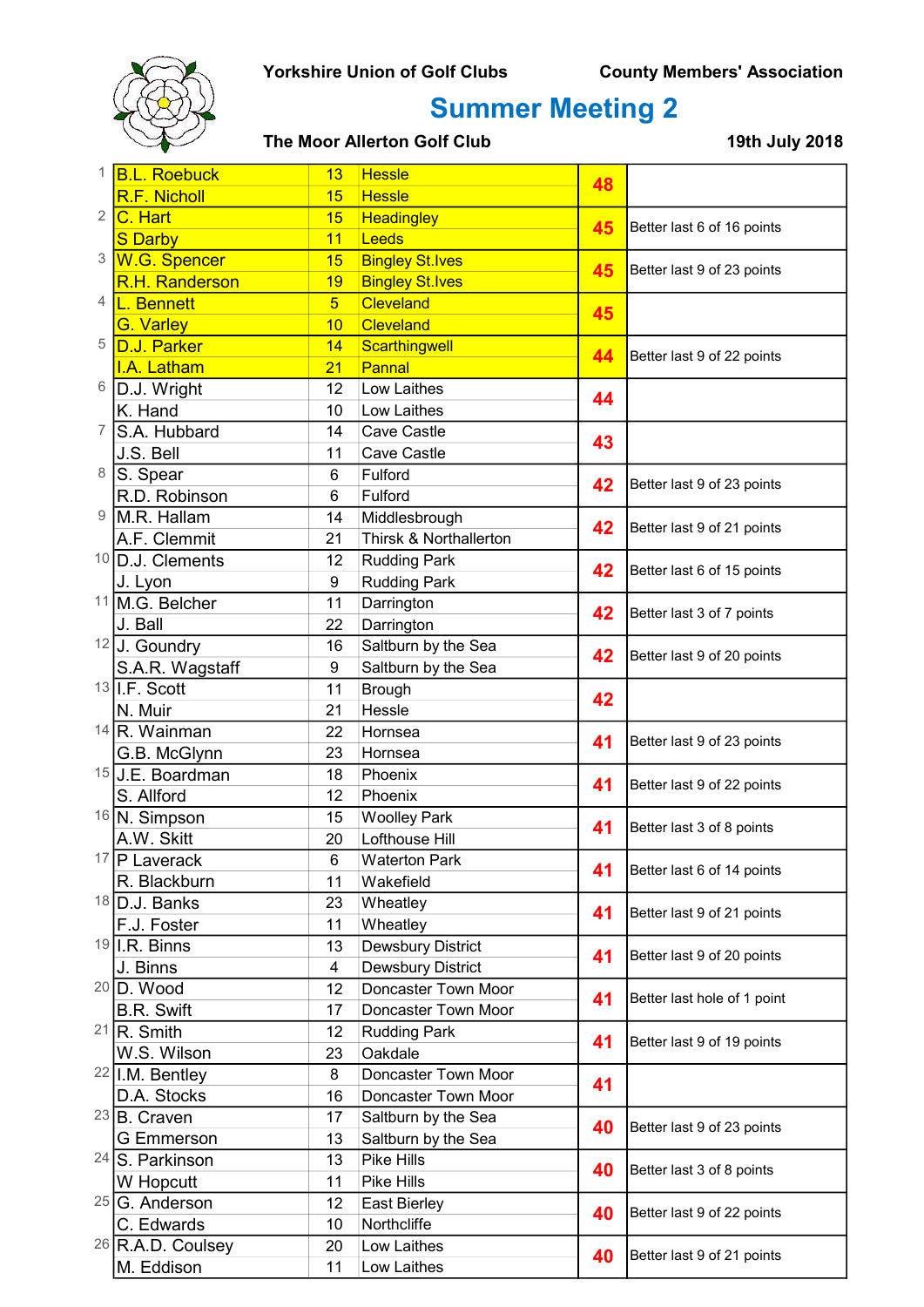

| 27 | J.O. Newsome             | 14            | Wakefield                    | 40                         | Better last 9 of 19 points   |
|----|--------------------------|---------------|------------------------------|----------------------------|------------------------------|
|    | C.A. Gregson             | 10            | Wakefield                    |                            |                              |
|    | $28$ J. Driver           | 19            | <b>Marriott Hollins Hall</b> | 40                         |                              |
|    | M. Sherred               | 12            | <b>Marriott Hollins Hall</b> |                            |                              |
|    | $29$   I.P. Wallis       | 6             | <b>Crosland Heath</b>        | 39                         | Better last 9 of 20 points   |
|    | R.H. Gledhill            | 14            | <b>Crosland Heath</b>        |                            |                              |
|    | $30$ D.B. Harris         | 15            | Queensbury                   | 39                         | Better last 3 of 8 points    |
|    | G. Ralph                 | 14            | Queensbury                   |                            |                              |
|    | 31 A. Tinkler            | 15            | Middlesbrough                | 39                         | Better last 3 of 6 points    |
|    | R.A. Kirby               | 19            | Middlesbrough                |                            |                              |
|    | $32$ S. Brierley         | 8             | <b>Crosland Heath</b>        | 39                         | Better last 6 of 13 points   |
|    | P. Johnson               | 8             | <b>Crosland Heath</b>        |                            |                              |
|    | $33$ R. Davies           | 5             | Selby                        | 39                         | Better last 9 of 19 points   |
|    | J. Shaw                  | 5             | Selby                        |                            |                              |
|    | 34 A Maplesden           | 8             | Saltburn by the Sea          | 39                         | Better last 9 of 18 points   |
|    | P.W. Wilson              | 23            | Saltburn by the Sea          |                            |                              |
|    | $35$ I. Siddle           | 10            | Doncaster Town Moor          | 39                         |                              |
|    | H. Bathgate              | 18            | Doncaster Town Moor          |                            |                              |
|    | 36 P.J. Skelton          | 12            | <b>Halifax Bradley Hall</b>  | 38                         | Better last hole of 3 points |
|    | R.B. Bain                | 11            | <b>Halifax Bradley Hall</b>  |                            |                              |
|    | $37$ M. Friar            | 15            | Wheatley                     | 38                         | Better last 9 of 22 points   |
|    | A.P. Hewitt              | 11            | Wheatley                     |                            |                              |
|    | 38 A.J. Whitfield        | 8             | Middlesbrough                | 38                         | Better last 9 of 20 points   |
|    | J.B. Hallam              | 16            | Middlesbrough                |                            |                              |
|    | 39 S.B. Slater           | 15            | Wheatley                     | 38                         | Better last 9 of 19 points   |
|    | J. Moore                 | 23            | Wheatley                     |                            |                              |
|    | $40$ P. Renton           | $\,6$         | York                         | 38                         | Better last hole of 3 points |
|    | J. Enos                  | 9             | York                         |                            |                              |
| 41 | D.C. Nalton              | 6             | Saltburn by the Sea          | 38                         | Better last 9 of 18 points   |
|    | P. Blair                 | 12            | Saltburn by the Sea          |                            |                              |
|    | 42 B. Marsden            | 16            | Wetherby                     | 38                         |                              |
|    | P. Earp                  | 11            | Moor Allerton                |                            |                              |
|    | $43$ R.J. Norman         | 14            | <b>Ganstead Park</b>         | 37                         | Better last 9 of 19 points   |
|    | C.J. Acey                | 10            | <b>Ganstead Park</b>         |                            |                              |
| 44 | J. Wintersgill           | 11            | <b>Woolley Park</b>          | 37                         | Better last 6 of 11 points   |
|    | G. Dickinson             | 8             | <b>Woolley Park</b>          |                            |                              |
|    | 45 P.J. Lockwood         | 9             | Hornsea                      | 37                         | Better last 9 of 17 points   |
|    | D. Slingsby              | 24            | Hornsea                      |                            |                              |
| 46 | J.R. Atkinson            | 12            | Shipley                      | 37                         |                              |
|    | <b>B.J. Glacken</b>      | 13            | Shipley                      |                            |                              |
|    | 47 D.J. Dewhirst         | Baildon<br>18 | 36                           | Better last 9 of 20 points |                              |
|    | T. Oliver                | Baildon<br>12 |                              |                            |                              |
|    | 48 A.C. Wallis           | 9             | <b>Crosland Heath</b>        | 36                         | Better last 9 of 18 points   |
|    | S. Hitchenor             | 8             | <b>Crosland Heath</b>        |                            |                              |
|    | 49   I. Bainbridge       | 14            | Fulford                      | 36                         | Better last 3 of 7 points    |
|    | T. Shiels                | 8             | Fulford                      |                            |                              |
|    | <sup>50</sup> R. Chester | 14            | Hessle                       | 36                         | Better last 9 of 17 points   |
|    | E.C. Drake               | 14            | Hessle                       |                            |                              |
|    | 51 C. Winter             | 11            | Cave Castle                  | 36                         | Better last 9 of 16 points   |
|    | J.M. May                 | 17            | Cave Castle                  |                            |                              |
|    | 52 J. Worrall            | 16            | Beverley & East Riding       | 36                         | Better last 6 of 11 points   |
|    | G.S. Duncan              | 16            | Beverley & East Riding       |                            |                              |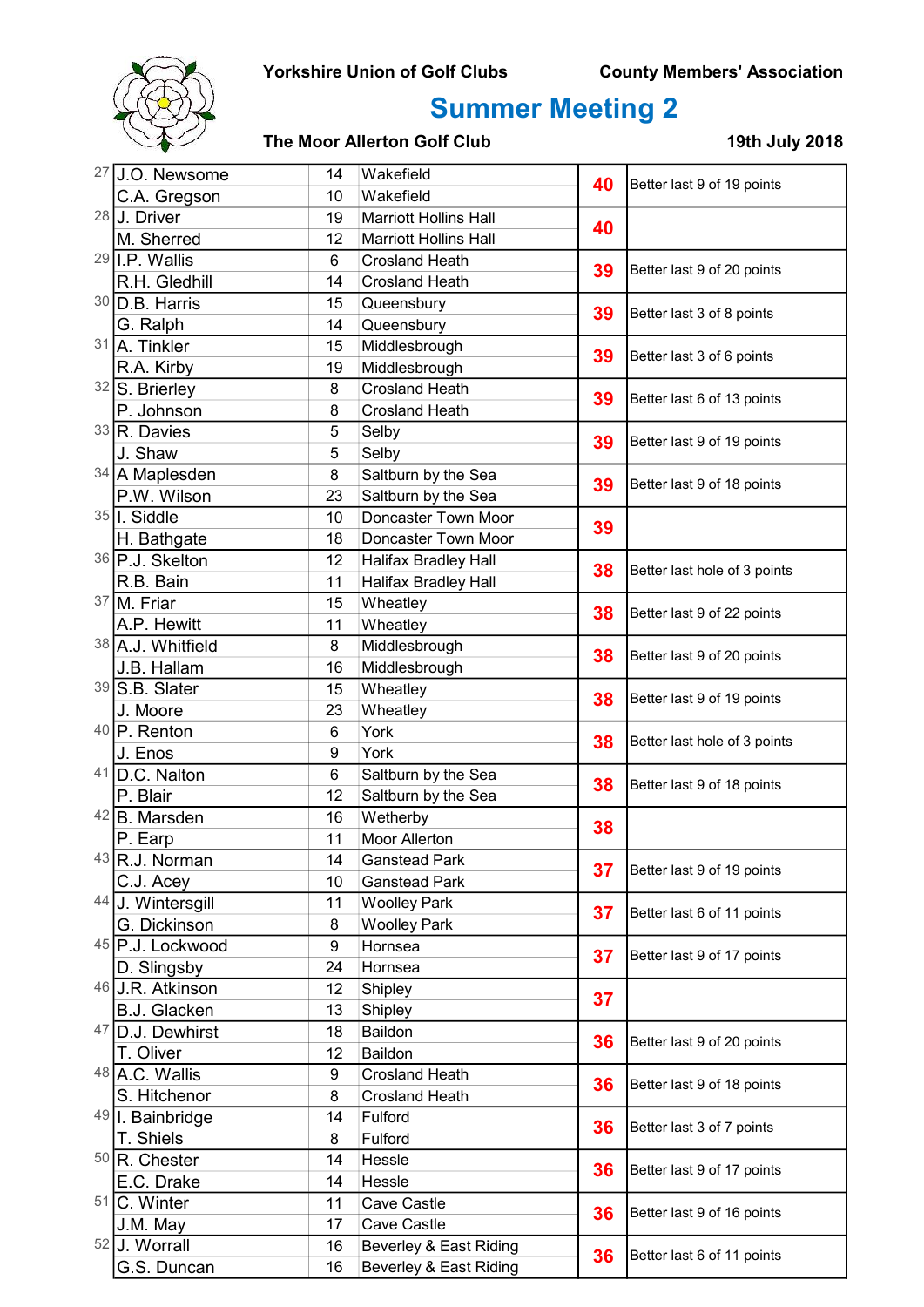

|  | $53 G.$ Seale                 | 10                           | <b>Crosland Heath</b>       | 36 | Better last 9 of 15 points            |
|--|-------------------------------|------------------------------|-----------------------------|----|---------------------------------------|
|  | D. Jackson                    | 16                           | <b>Crosland Heath</b>       |    |                                       |
|  | 54 M.A. Caley                 | 17                           | Pike Hills                  | 36 |                                       |
|  | J. Masiak                     | 16                           | Pike Hills                  |    |                                       |
|  | 55 N.J.A. Malone              | 13                           | Saltburn by the Sea         | 35 | Better last 6 of 13 points            |
|  | I.R. Coombs                   | 7                            | Saltburn by the Sea         |    |                                       |
|  | $56$ S. Smith                 | 10                           | Sandburn Hall               | 35 | Better last 9 of 19 points            |
|  | R.M. Cambridge                | 19                           | Sandburn Hall               |    |                                       |
|  | $57$ R.J. Hunt                | 16                           | Heworth                     | 35 | Better last 6 of 13 points            |
|  | J. Calpin                     | 20                           | Pike Hills                  |    |                                       |
|  | 58 B.D. Gregan                | 12                           | <b>Halifax Bradley Hall</b> | 35 | Better last 9 of 18 points            |
|  | N. Gill                       | 14                           | Halifax Bradley Hall        |    |                                       |
|  | 59 D.M. Bint                  | 17                           | Wheatley                    |    |                                       |
|  | R. Hobson                     | 20                           | Wheatley                    | 35 | Better last 6 of 11 points            |
|  | 60 K.C. Fitzmaurice           | 13                           | Fulford                     |    | Better last 9 of 17 points            |
|  | M.J. McLeod                   | 18                           | <b>Forest of Galtres</b>    | 35 |                                       |
|  | 61 M.A. Bowker                | 11                           | The Oaks                    | 35 |                                       |
|  | D Norman                      | 16                           | The Oaks                    |    | Better last 6 of 10 points            |
|  | 62 A. Bloomfield              | 16                           | <b>Renishaw Park</b>        | 35 | Better last 9 of 16 points            |
|  | L.G. Chambers                 | 27                           | <b>Renishaw Park</b>        |    |                                       |
|  | 63 R.W. Dawson                | 17                           | Pontefract & District       |    |                                       |
|  | P.M. Krlic                    | 12                           | Scarborough North Cliff     | 35 | Better last 6 of 11 points            |
|  | $64$ C.R. Turner              | 17                           | Saltburn by the Sea         | 35 |                                       |
|  | B. Hodgson                    | 10                           | Saltburn by the Sea         |    | Better last hole of 2 points          |
|  | 65 M. Carmody                 | 12                           | Wheatley                    | 35 | Better last 6 of 10 points            |
|  | D. Oliver                     | 16                           | Wheatley                    |    |                                       |
|  | 66 E. Wainwright              | 19                           | Fulford                     | 35 | Better last 9 of 15 points            |
|  | I. McDermid                   | 12                           | York                        |    |                                       |
|  | 67 J.I. Robinson              | 11                           | Knaresborough               |    | Better last 6 of 12 points            |
|  | A.D. Yarrow                   | 8                            | Knaresborough               | 35 |                                       |
|  | 68 S. Keating                 | 14                           | Middlesbrough               |    |                                       |
|  | M.T. Murphy                   | 19                           | Middlesbrough               | 35 |                                       |
|  | 69 D. Mitchell                | 15                           | Wheatley                    |    |                                       |
|  | H.W.B. Houghton               | 9                            | Wheatley                    | 34 | Better last 9 of 16 points            |
|  | <sup>70</sup> G Wilkins       | 11                           | Sandburn Hall               |    | Better last 9 of 15 points            |
|  | S.J. Barrett                  | 6                            | Sandburn Hall               | 34 |                                       |
|  | 71 M.S. Keightley             | 19                           | Hessle                      |    |                                       |
|  | W.D. King                     | 13                           | Hessle                      | 34 |                                       |
|  | $72$ C.K. Glendinning         | 20                           | Northcliffe                 |    |                                       |
|  | K. Bailey                     | 15                           | Northcliffe                 | 33 | Better last 9 of 18 points            |
|  | 73 S.D. Ballard               | 12<br><b>Tankersley Park</b> |                             |    |                                       |
|  | T. Jones                      | 18                           | <b>Tankersley Park</b>      | 33 | Better last 9 of 17 points            |
|  | $74$ D.L. Kelly               | $\overline{7}$               | Fulford                     |    |                                       |
|  | R.J. Milton                   | 17                           | Fulford                     | 33 | Better last 6 of 12 points            |
|  | <sup>75</sup> B. Dickinson    | 23                           | Wheatley                    | 33 | Better last 9 of 16 points            |
|  | R. Moore                      | 20                           | Wheatley                    |    |                                       |
|  | 76 M. Clapham                 | 17                           | <b>Bingley St.Ives</b>      |    |                                       |
|  | <b>B.</b> Gomersall           | 17                           | <b>Bingley St.Ives</b>      | 33 | Better last 3 of 5 points             |
|  | 77 P.G. Oliver                | 15                           | Doncaster Town Moor         |    |                                       |
|  | A Harris                      | 20                           | Doncaster Town Moor         | 33 | Better last 6 of first 9 of 15 points |
|  | <sup>78</sup> P.A. McLoughlin | 18                           | Springhead Park             |    |                                       |
|  | I. Beetham                    |                              | <b>Brough</b>               | 33 | Better last 9 of 15 points            |
|  |                               | 12                           |                             |    |                                       |